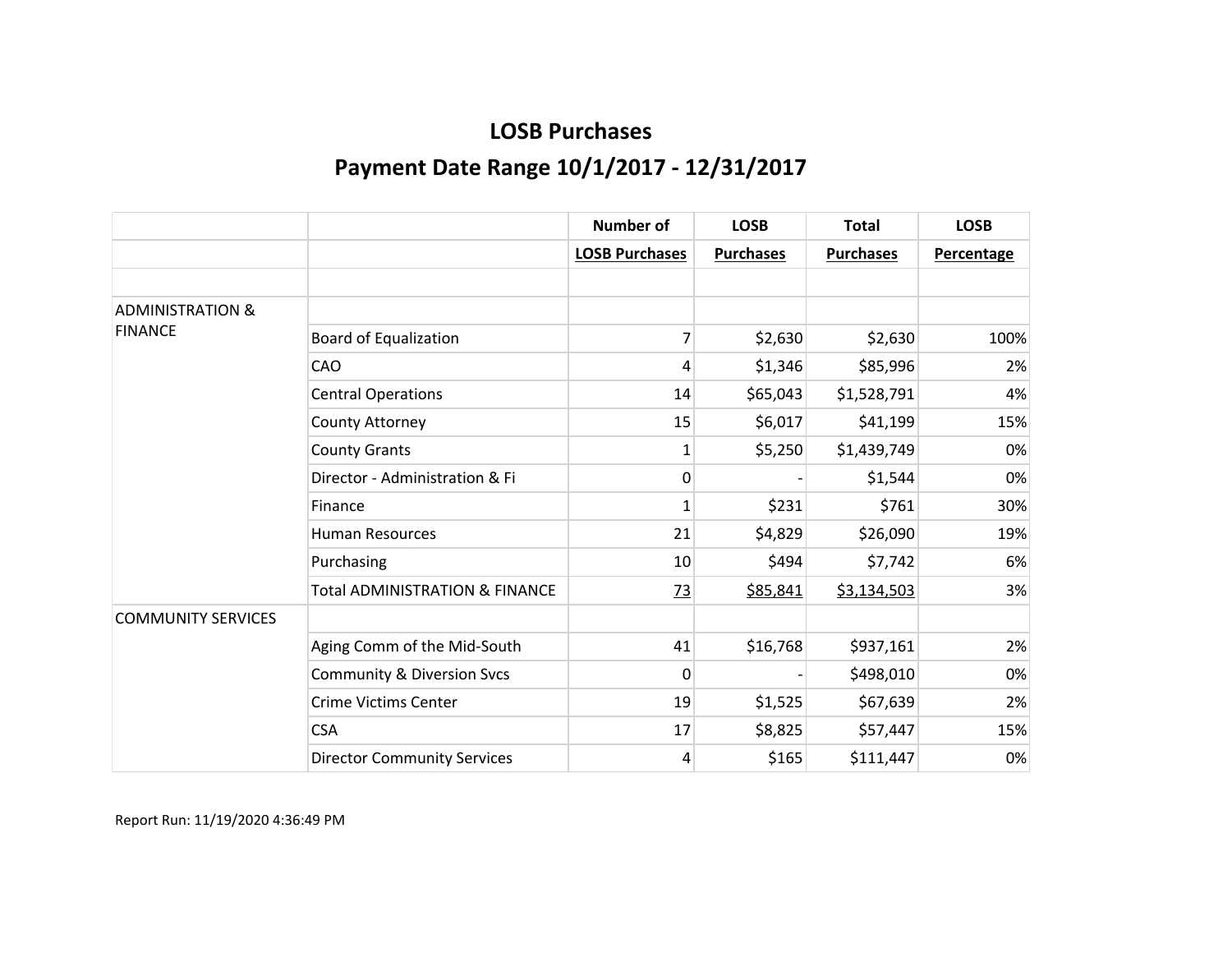| <b>COMMUNITY SERVICES</b> | <b>Pretrial Services</b>             | 4              | \$2,563   | \$16,343    | 16% |
|---------------------------|--------------------------------------|----------------|-----------|-------------|-----|
|                           | Ryan White                           | 5              | \$38,657  | \$1,517,133 | 3%  |
|                           | <b>Total COMMUNITY SERVICES</b>      | 90             | \$68,503  | \$3,205,180 | 2%  |
| <b>CORRECTIONS</b>        |                                      |                |           |             |     |
|                           | <b>Correction Center Facility</b>    | $\mathbf{1}$   | \$66      | \$1,625     | 4%  |
|                           | <b>Corrections Administration</b>    | 173            | \$113,085 | \$5,240,720 | 2%  |
|                           | <b>Total CORRECTIONS</b>             | 174            | \$113,151 | \$5,242,345 | 2%  |
| <b>EMPLOYEE BENEFITS</b>  |                                      |                |           |             |     |
|                           | Employee Health Insurance            | 0              |           | \$340,372   | 0%  |
|                           | <b>Total EMPLOYEE BENEFITS</b>       | <u>0</u>       |           | \$340,372   | 0%  |
| <b>HEALTH SERVICES</b>    |                                      |                |           |             |     |
|                           | Admin & Finance - Health Svcs        | 28             | \$3,135   | \$16,318    | 19% |
|                           | <b>Community Health</b>              | 129            | \$41,684  | \$394,333   | 11% |
|                           | <b>Environmental Health Services</b> | 36             | \$11,346  | \$107,118   | 11% |
|                           | <b>Forensic Services</b>             | 6              | \$2,768   | \$1,458,122 | 0%  |
|                           | Health Planning & Promotion          | 17             | \$10,959  | \$43,497    | 25% |
|                           | <b>Inmate Medical Care</b>           | $\overline{2}$ | \$60      | \$3,394,285 | 0%  |
|                           | <b>Public Health Safety</b>          | 44             | \$17,523  | \$158,938   | 11% |
|                           | <b>Total HEALTH SERVICES</b>         | 262            | \$87,475  | \$5,572,611 | 2%  |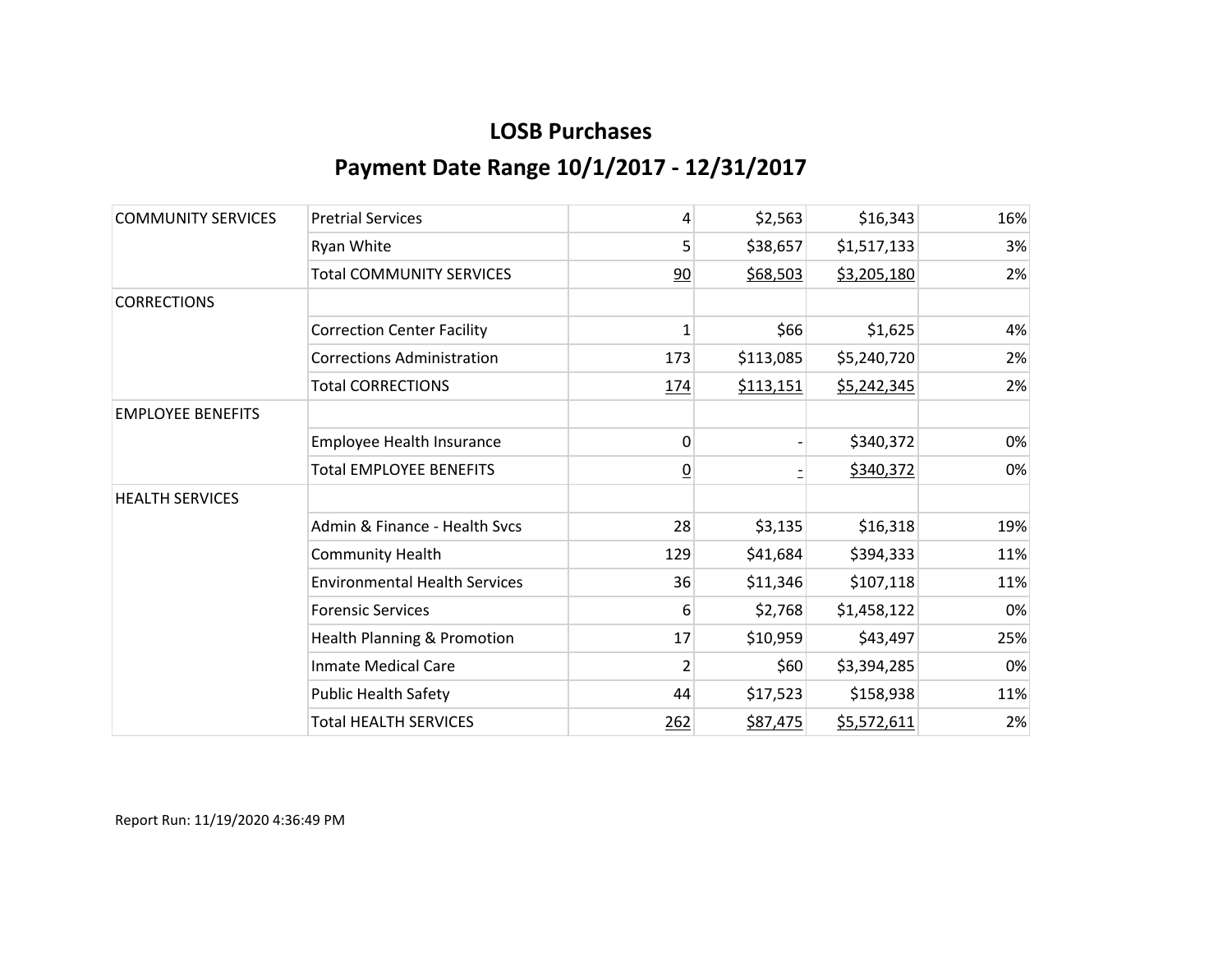| <b>INFORMATION</b>        |                                                       |              |           |             |     |
|---------------------------|-------------------------------------------------------|--------------|-----------|-------------|-----|
| <b>TECHNOLOGY SERVICE</b> | <b>Chief Information Officer</b>                      | 0            |           | \$43,204    | 0%  |
|                           | <b>IT Internal Services</b>                           | 16           | \$51,492  | \$891,625   | 6%  |
|                           | IT Operations                                         | 73           | \$171,611 | \$1,153,817 | 15% |
|                           | <b>Total INFORMATION TECHNOLOGY</b><br><b>SERVICE</b> | 89           | \$223,103 | \$2,088,646 | 11% |
| <b>JAIL DIVISION</b>      |                                                       |              |           |             |     |
|                           | Jail Administration                                   | 13           | \$39,941  | \$2,867,656 | 1%  |
|                           | Jail Programs                                         | 48           | \$72,155  | \$164,678   | 44% |
|                           | Jail Security                                         | 0            |           | \$8,597     | 0%  |
|                           | <b>Total JAIL DIVISION</b>                            | 61           | \$112,097 | \$3,040,932 | 4%  |
| <b>JUDICIAL</b>           |                                                       |              |           |             |     |
|                           | <b>Attorney General</b>                               | $\mathbf{1}$ | \$1,690   | \$29,227    | 6%  |
|                           | <b>Chancery Court</b>                                 | 1            | \$56      | \$3,180     | 2%  |
|                           | <b>Circuit Court</b>                                  | 9            | \$1,605   | \$4,419     | 36% |
|                           | <b>Criminal Court</b>                                 | 18           | \$6,240   | \$11,266    | 55% |
|                           | Divorce Referee                                       | 1            | \$76      | \$372       | 21% |
|                           | <b>General Sessions Court</b>                         | 38           | \$94,211  | \$364,005   | 26% |
|                           | <b>Jury Commission</b>                                | 0            |           | \$7,698     | 0%  |
|                           | Juvenile Court Clerk                                  | 9            | \$5,544   | \$55,431    | 10% |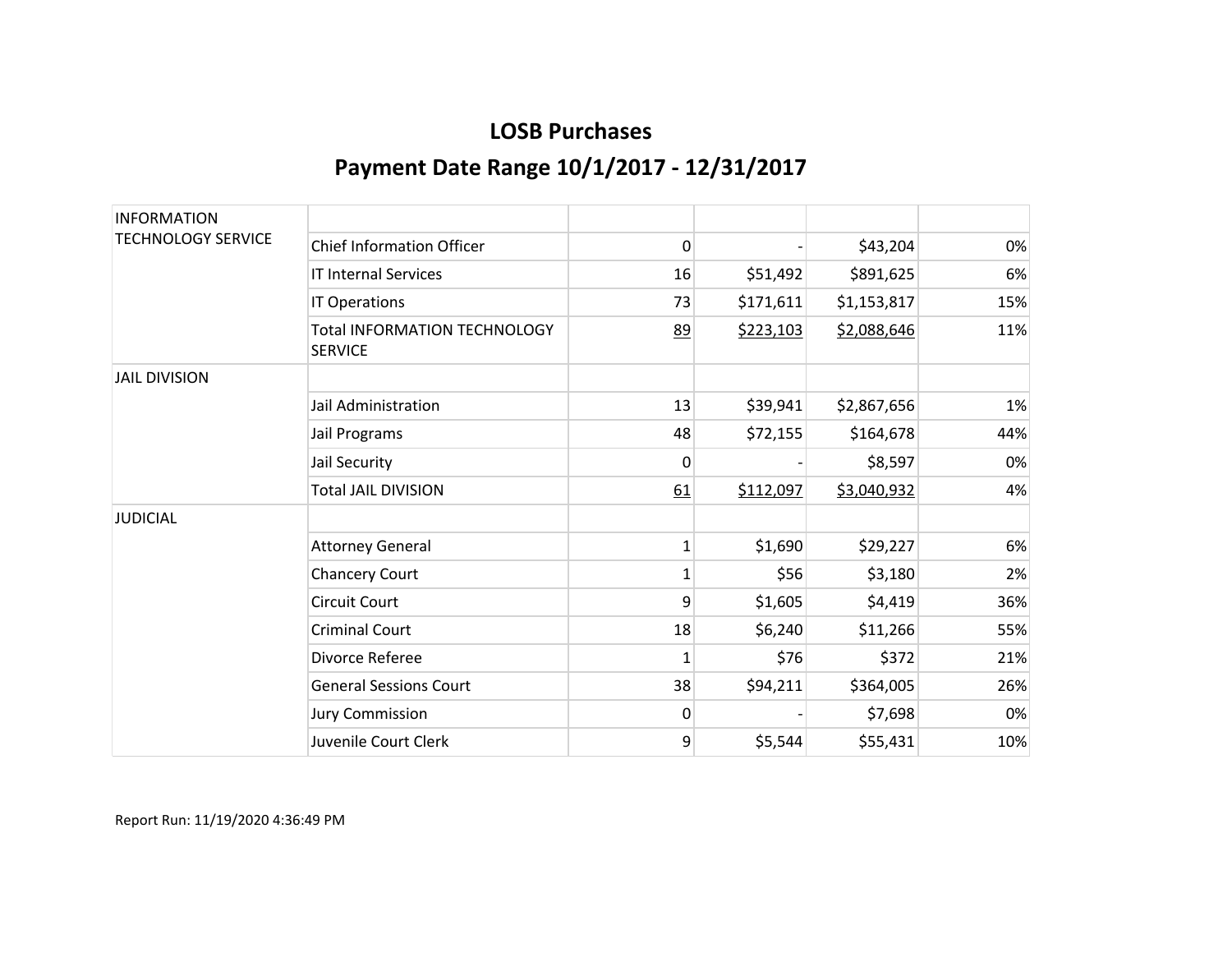| <b>JUDICIAL</b>                                 | Juvenile Court Judge                                  | 36             | \$40,545  | \$1,230,893 | 3%  |
|-------------------------------------------------|-------------------------------------------------------|----------------|-----------|-------------|-----|
|                                                 | <b>Probate Court</b>                                  | 6              | \$736     | \$1,200     | 61% |
|                                                 | Public Defender                                       | 54             | \$5,085   | \$42,497    | 12% |
|                                                 | <b>Total JUDICIAL</b>                                 | 173            | \$155,788 | \$1,750,187 | 9%  |
| <b>LAW ENFORCEMENT</b>                          |                                                       |                |           |             |     |
|                                                 | <b>Chief Deputy</b>                                   | 4              | \$2,123   | \$6,888     | 31% |
|                                                 | Courts                                                | $\overline{2}$ | \$814     | \$20,191    | 4%  |
|                                                 | <b>Detectives</b>                                     | 1              | \$280     | \$51,378    | 1%  |
|                                                 | Fugitive                                              | 0              |           | \$32,401    | 0%  |
|                                                 | <b>Special Operations</b>                             | 14             | \$40,858  | \$237,936   | 17% |
|                                                 | Training                                              | $\mathbf{1}$   | \$124     | \$149,973   | 0%  |
|                                                 | Uniform Patrol                                        | 16             | \$8,587   | \$22,493    | 38% |
|                                                 | <b>Total LAW ENFORCEMENT</b>                          | <u>38</u>      | \$52,786  | \$521,260   | 10% |
| <b>MISCELLANEOUS</b><br><b>INTERNAL SERVICE</b> |                                                       |                |           |             |     |
|                                                 | Admin & Finance - Health Svcs                         | 0              |           | \$4,585     | 0%  |
|                                                 | <b>Total MISCELLANEOUS INTERNAL</b><br><b>SERVICE</b> | $\overline{0}$ |           | \$4,585     | 0%  |
| OTHER ELECTED OFFICIALS                         |                                                       |                |           |             |     |
|                                                 | Assessor                                              | $\overline{7}$ | \$1,104   | \$173,547   | 1%  |
|                                                 | <b>County Clerk</b>                                   | 22             | \$3,089   | \$65,318    | 5%  |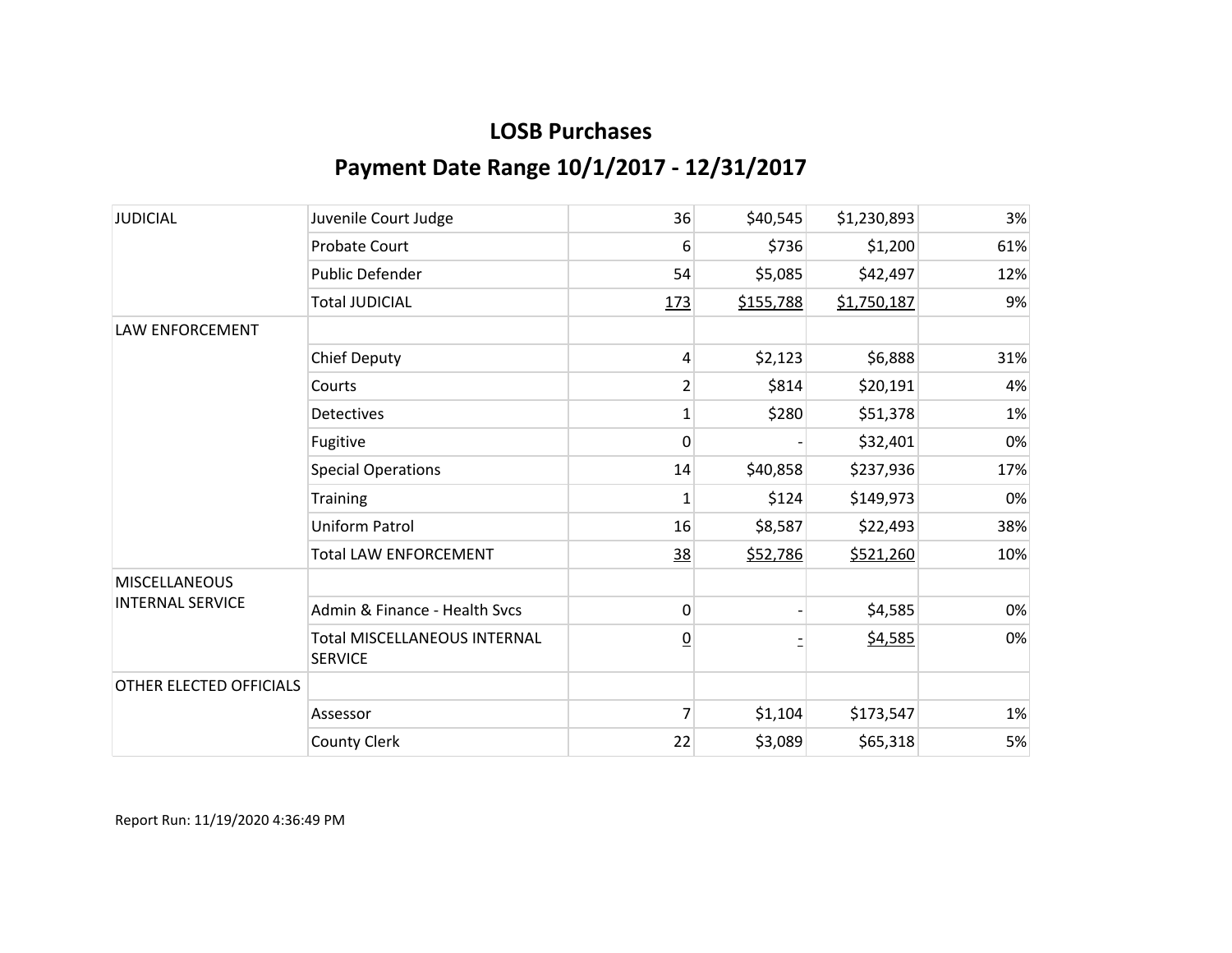| OTHER ELECTED OFFICIALS | <b>Election Commission</b>              | 22             | \$2,242   | \$567,609   | 0%  |
|-------------------------|-----------------------------------------|----------------|-----------|-------------|-----|
|                         | <b>Equal Opportunity Compliance</b>     | 10             | \$682     | \$4,925     | 14% |
|                         | Legislative Operations                  | 27             | \$1,993   | \$117,468   | 2%  |
|                         | Register                                | 5              | \$296     | \$8,319     | 4%  |
|                         | Trustee                                 | 12             | \$22,318  | \$175,530   | 13% |
|                         | <b>Total OTHER ELECTED OFFICIALS</b>    | 105            | \$31,725  | \$1,112,716 | 3%  |
| <b>Other Offices</b>    |                                         |                |           |             |     |
|                         | <b>Central Operations</b>               | 0              |           | \$1,591,440 | 0%  |
|                         | Courts                                  | 2              | \$23,944  | \$329,976   | 7%  |
|                         | Parks and Grounds Maintenance           | 0              |           | \$91,212    | 0%  |
|                         | <b>Support Services</b>                 | 0              |           | \$1,014,670 | 0%  |
|                         | <b>Total Other Offices</b>              | $\overline{2}$ | \$23,944  | \$3,027,298 | 1%  |
| <b>PLANNING &amp;</b>   |                                         |                |           |             |     |
| <b>DEVELOPMENT</b>      | Admin & Finance - Health Svcs           | 6              | \$1,535   | \$1,800     | 85% |
|                         | <b>Codes Enforcement</b>                | 12             | \$1,819   | \$93,474    | 2%  |
|                         | Director - Planning & Developm          | $\mathbf 1$    | \$36      | \$23,319    | 0%  |
|                         | Housing                                 | 25             | \$254,245 | \$445,217   | 57% |
|                         | <b>Regional Services</b>                | 2              | \$953     | \$103,035   | 1%  |
|                         | <b>Resilience Department</b>            | 9              | \$95,765  | \$863,256   | 11% |
|                         | <b>Total PLANNING &amp; DEVELOPMENT</b> | 55             | \$354,354 | \$1,530,103 | 23% |